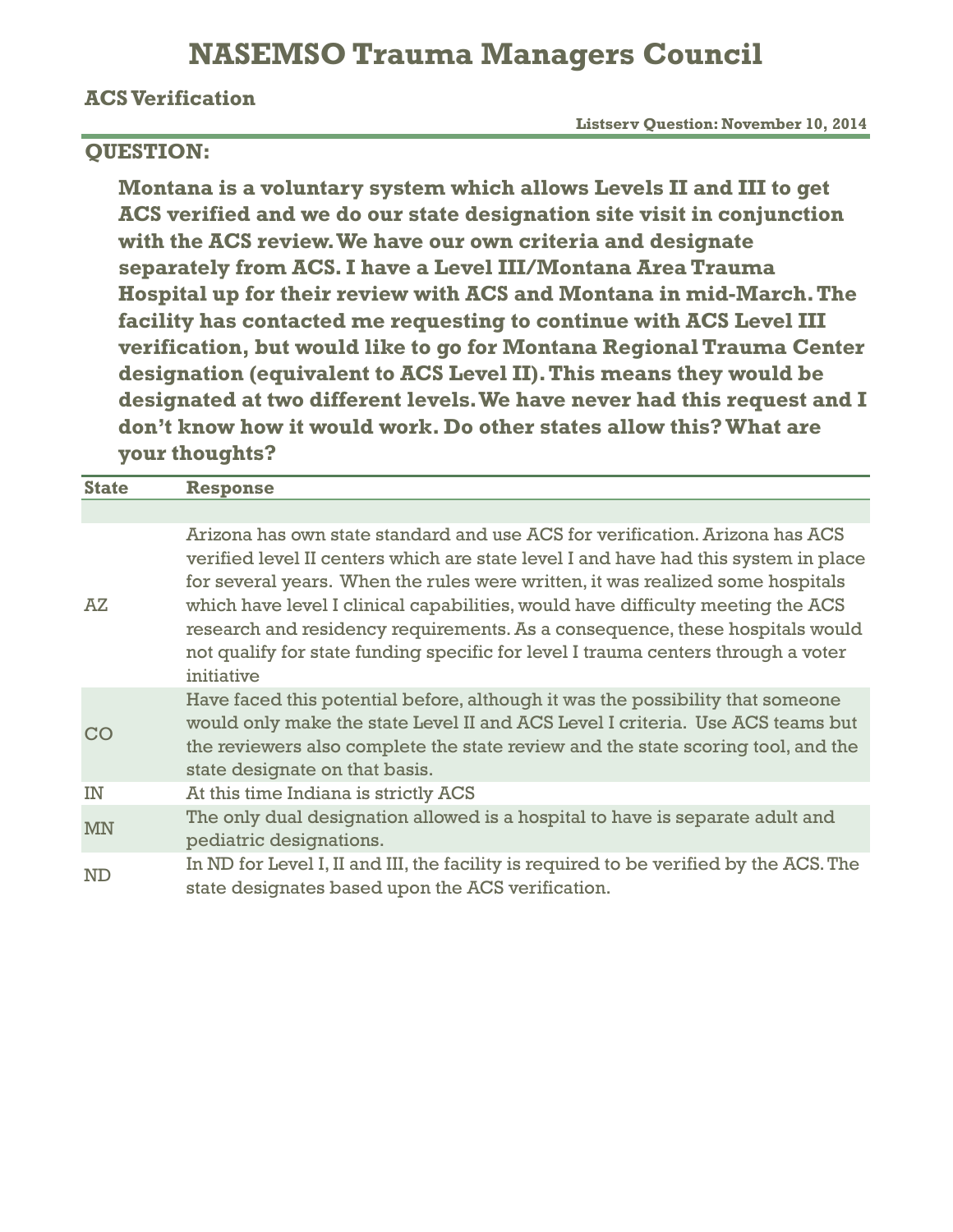# **NASEMSO Trauma Managers Council**

| <b>State</b> | <b>Response</b>                                                                                                                                                                                                                                                                                                                                                                                                                                                                                                                                                                                                                                                                                                                                                                                                                                                                                                                                                    |
|--------------|--------------------------------------------------------------------------------------------------------------------------------------------------------------------------------------------------------------------------------------------------------------------------------------------------------------------------------------------------------------------------------------------------------------------------------------------------------------------------------------------------------------------------------------------------------------------------------------------------------------------------------------------------------------------------------------------------------------------------------------------------------------------------------------------------------------------------------------------------------------------------------------------------------------------------------------------------------------------|
| <b>NE</b>    | Accept either ACS or State designation for levels 1-4 and verification from its<br>professional association governing body or ACS for specialty trauma centers.<br>The state does not participate in the ACS verification process other than issuing<br>a certificate for the same period of time that the ACS verifies. In re: to ACS we<br>have 3 level II's, 1 level III, one specialty pediatric Level III, the rest are state<br>designated at the basic level.<br>Regulations allow for two hospitals to apply for one state designation and two                                                                                                                                                                                                                                                                                                                                                                                                             |
|              | hospitals were designated jointly last year as a Level I. This did not work out<br>very well, however, because this year they decided they did not want to be<br>jointly designated anymore and chose to separate, so we got to review them<br>again this year. Regulations state "two facilities acting in concert to seek<br>designation as a center at a single level, where both will be evaluated and<br>required to meet the same level designation criteria."                                                                                                                                                                                                                                                                                                                                                                                                                                                                                               |
| NJ           | The state designates the trauma center level (by certificate of need process)<br>and the ACS does the verification process. There is one designated Level II<br>trauma center that was verified as a Level I center (at their request). The State<br>only recognizes it as a Level II, but it has in the past advertised itself as a ACS<br>verified Level I.                                                                                                                                                                                                                                                                                                                                                                                                                                                                                                                                                                                                      |
| OH           | <b>Strictly ACS</b>                                                                                                                                                                                                                                                                                                                                                                                                                                                                                                                                                                                                                                                                                                                                                                                                                                                                                                                                                |
| PĀ           | Only accredit trauma centers at the state level. Even if a trauma center wanted<br>the ACS to come in we would not acknowledge the determination of the ACS.<br>That is written into legislation.                                                                                                                                                                                                                                                                                                                                                                                                                                                                                                                                                                                                                                                                                                                                                                  |
| <b>TX</b>    | Designate the "facility" only as Level I, II if verified by the ACS at that level. Do<br>not designate departments of the facility. This can become an issue when<br>dealing with the "Children's Hospitals" which are actually departments of a<br>general hospital and do not meet the requirements (federal or state) for a<br>freestanding hospital. This may not be an issue in any state other than Texas but<br>that would be surprising.<br>For level III and IV, a survey process other than the ACS is used. Again, only<br>designate the "facility" at the level of demonstrated compliance with State<br>requirements and do not issue designation for departments of a hospital.                                                                                                                                                                                                                                                                      |
| UT           | Utah rules allow Level I and II facilities to utilize ACS for verification and State<br>staff attend and participate in the ACS review process. The rules allow the<br>facility to submit the ACS application in lieu of a state application, but in order<br>to be designated by the state a facility has to meet other requirements (be<br>current on trauma registry data submissions to the state, letter of commitment<br>by admin to meet all standards, pay designation fees and we must have a copy<br>of the full ACS report). The criteria for designation as a Level I or II is the same<br>criteria used by ACS for verification. Since the ACS criteria is adopted as State<br>criteria, there are not differing levels available. If the facility wants to be<br>designated as a Level II, they have to meet ACS level two criteria and a few<br>other state administrative requirements. One level per facility based on their<br>meeting criteria. |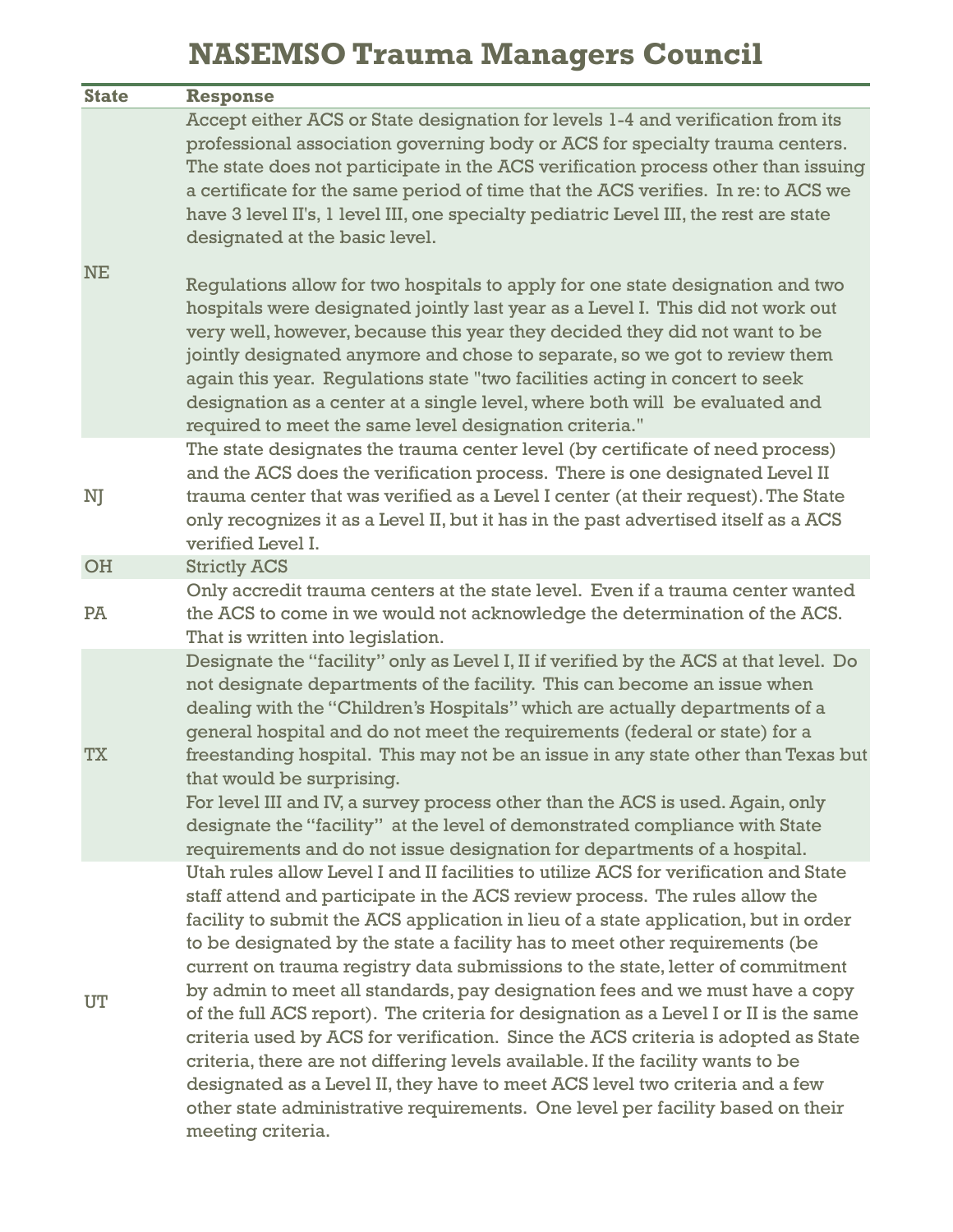# **NASEMSO Trauma Managers Council**

| <b>State</b>                        | <b>Response</b>                                                                                                                                                                                                                                                                                                                                                                                                                                                                                                                                                                                                                                                                                                                                                                                                                                                                                                                                    |
|-------------------------------------|----------------------------------------------------------------------------------------------------------------------------------------------------------------------------------------------------------------------------------------------------------------------------------------------------------------------------------------------------------------------------------------------------------------------------------------------------------------------------------------------------------------------------------------------------------------------------------------------------------------------------------------------------------------------------------------------------------------------------------------------------------------------------------------------------------------------------------------------------------------------------------------------------------------------------------------------------|
| <b>WY</b>                           | Believe this will be a situation that will become more evident in the next year as<br>many of the rural ACS Level IIs will not be able to maintain Level II status with<br>the changes in the Orange Book. Wyoming rules define a Regional Trauma<br>Center differently than ACS. This is important to rural states because not all<br>future ACS level III's will be on equal footing. A high functioning future Level III<br>would be a regional center still. Current rules have criteria for a state<br>designated Level II or accept ACS verification and consequently designate.<br>Wyoming current rules reflect the staffing resources from the last ACS criteria<br>and many things distinguish a Regional Trauma Hospital (traditional Level II)<br>from an Area Trauma Hospital (traditional Level III). They are different and have<br>MUCH different resources. I believe doing so will be detrimental to a<br>RURAL/FRONTIER system. |
| Additonal<br>Questions/<br>Comments | Designation at two different levels would be confusing to EMS providers,<br>referring facilities and the public.                                                                                                                                                                                                                                                                                                                                                                                                                                                                                                                                                                                                                                                                                                                                                                                                                                   |
|                                     | What does the area need? Do they need a regional trauma center in the area or<br>is the area hospital designation meeting the needs of the catchment area?                                                                                                                                                                                                                                                                                                                                                                                                                                                                                                                                                                                                                                                                                                                                                                                         |
|                                     | Do the rules allow the facility to be both? Have you asked for some legal<br>guidance from whoever provides legal opinions or counsel for your office?                                                                                                                                                                                                                                                                                                                                                                                                                                                                                                                                                                                                                                                                                                                                                                                             |
|                                     | An area hospital is equivalent to an ACS Level III and a regional trauma center<br>is equal to an ACS Level II? Why do they want to maintain both designations?<br>They either meet one or the other. I would only allow for one level of<br>designation, if you can legally limit that per your rules or statute.                                                                                                                                                                                                                                                                                                                                                                                                                                                                                                                                                                                                                                 |
|                                     | I can see no issues with being a state RTC and an ACS level 3.<br>I really do not see a problem with the scenario as yours is an inclusive rural<br>system.                                                                                                                                                                                                                                                                                                                                                                                                                                                                                                                                                                                                                                                                                                                                                                                        |
|                                     | What are their intentions in doing this? Obtaining a discount rate on operating<br>as a Level II? Unless one of the designations is for peds, that's what it looks like<br>on the surface.                                                                                                                                                                                                                                                                                                                                                                                                                                                                                                                                                                                                                                                                                                                                                         |
|                                     | If you don't already have something in law/rule/policy that prevents dual level<br>operations, you may well be hosed.                                                                                                                                                                                                                                                                                                                                                                                                                                                                                                                                                                                                                                                                                                                                                                                                                              |
|                                     | I'm having a hard time appreciating why they don't just go for the ACS Level 2.<br>They're already paying for the level 3, so how much more could it cost?                                                                                                                                                                                                                                                                                                                                                                                                                                                                                                                                                                                                                                                                                                                                                                                         |
|                                     | You know your system better than the rest of us, so I quess you'll have to run<br>through all of the possible scenarios in your mind and determine if patients'<br>best interest is served by allowing dual designations in your state or not.                                                                                                                                                                                                                                                                                                                                                                                                                                                                                                                                                                                                                                                                                                     |
|                                     | Here is my analysis. Since your process is a state designation process, the ACS<br>verification is actually irrelevant. You could, potentially, convene a non-ACS<br>team to do a state-only review and then you would designate based on that.<br>And I have done that in the past. In my world, they would still have to pay the<br>same fee regardless of what type of team we use. So, I think that the state<br>designates at whatever level they actually live up to, not their ACS verification.                                                                                                                                                                                                                                                                                                                                                                                                                                            |